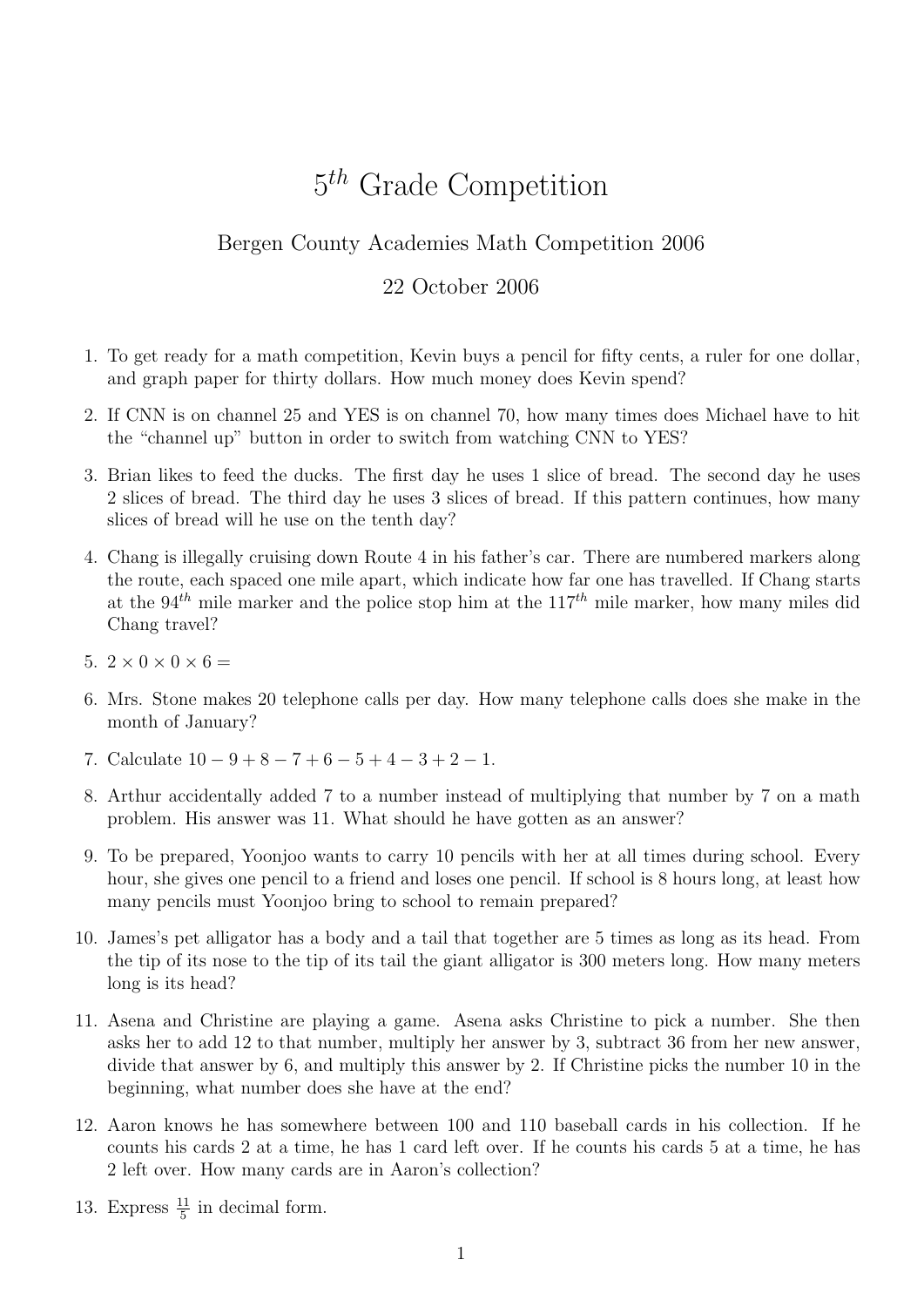- 14. In Eddy's sock drawer, there are two red socks, three blue socks, and two green socks. If Eddy takes socks out of the drawer one at a time and does not put them back, how many must he take out so that he can make at least one matching pair?
- 15. A military clock, instead of having the numbers 1 through 12, has the numbers 1 through 24 evenly spaced around the circular face. What is the number directly across from 19?
- 16. For a class trip, Mr. Holbrook hires 2 buses, which can each hold 50 students. However, 123 students signed up for the trip. If a car can hold up to 4 students, what is the minimum number of cars needed in addition to the two buses to ensure that every student has a ride?
- 17. Two numbers have a sum of 15 and a product of 36. What is the larger of the two numbers?
- 18. In a high school physical education class, 11 students know how to climb a tree. 6 of these students are male. There are 14 boys total in the class. 7 girls in the class do not know how to climb a tree. How many students are there in this class?
- 19.  $20 + 40 + 60 + 80 = (1 + 2 + 3 + 4) \times$  ?
- 20. Mike arrived at a party 27 minutes before 3 : 23 PM. What time was it 11 minutes after he arrived?
- 21. If Eugene counted to 600 by 6's, starting with 6, how many numbers did he count that are less than 600?
- 22. A triangle has a base of length 5 inches and a height to that base of length 8 inches. What is the area, in square inches, of the triangle?
- 23. If a bird's wings flap 64 times every second, then how many times do a bird's wings flap in 10 minutes?
- 24. If a race began at 3 : 43 PM and ended at 5 : 57 PM the same day, the race was half over at what time?
- 25. Will is 11 years old, and his sister is 7 years old. What will be the sum of Will's age and his sister's age when Will is 26 years old?
- 26. Hannah goes to Boston Market to eat lunch. She picks a piece of chicken for her main meal, and must select a side dish and a drink. The possible side dishes are mashed potatos, corn, green beans, and cinnamon apples. The possible drinks are Coca Cola, Sprite, orange soda, iced tea, lemonade, and water. How many different meals can Hannah select?
- 27. If the same number of 3's, 5's, and 7's are added together to get a sum of 105, what is the total number of 3's used in the sum?
- 28. Dan likes bowling, pool, and math. He decides to number the 10 bowling pins 1 through 10 and adds up the numbers on each pin, obtaining a number  $P$ . Then he numbers each of the 15 pool balls 1 though 15 and adds these up to obtain a number B. Find  $B - P$ .
- 29. Compute  $(1 + 2 + 3 + \cdots + 98 + 99) \div (.01 + .02 + .03 + \cdots + .98 + .99)$ .
- 30. Ashley's calculator only performs one process: when she enters a number, the calculator shifts the entire number one decimal place to the right, adds 11, and returns the resulting number. For example, if she enters 11, the calculator shifts 11 a decimal place to the right to give 1.1, then adds 11 which gives 12.1. If she gets back 32.5 as an answer, what was her original number?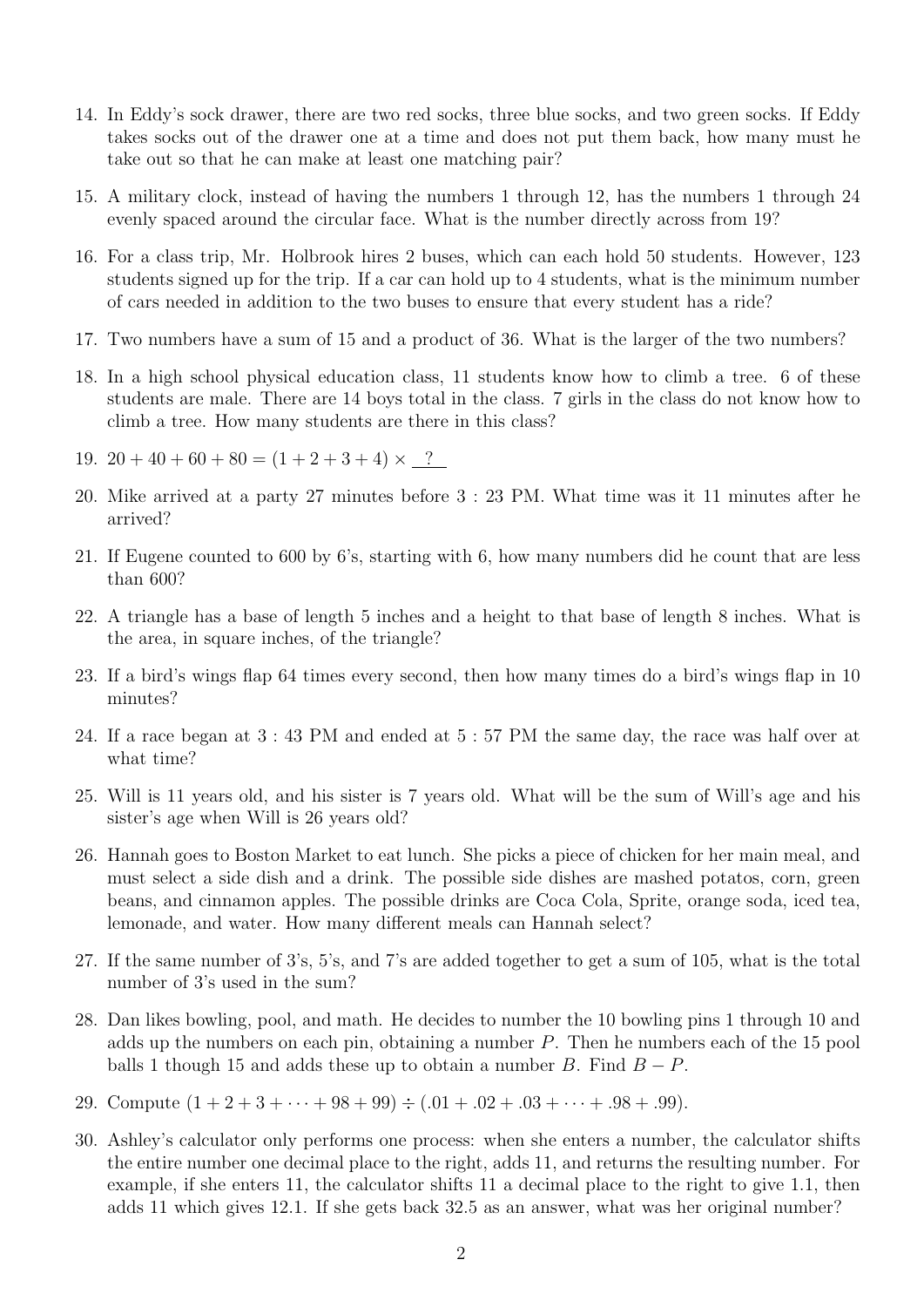- 31. Caroline chooses a whole number greater than 1. She divides  $1 \cdot 2 \cdot 3 \cdot 4 \cdot 5 \cdot 6 \cdot 7$  by that whole number. Then she divides the quotient by the same whole number. She continues dividing each new quotient by the same whole number until the remainder is no longer 0. Which whole number should Caroline choose so that she performs the division the greatest number of times?
- 32. Counting from either end of the line, Michelle is  $18^{th}$  in line. How many people are in the line?
- 33. Ian and Rob are having a barbecue. Ian goes to Shoprite and buys 62 ounces of meat. Rob goes to Pathmark and buys 82 ounces of meat. In total, how many pounds of meat did Ian and Rob buy? (There are 16 ounces in one pound.)
- 34. Sixteen teams compete in a soccer tournament. Each game, one team wins and one team loses, and the losing team is eliminated. How many games must be played so that only one team remains undefeated?
- 35. Dr. Mayers raises chickens and rabbits in his classroom. He counts 45 total animals, and 144 legs (each chicken has 2 legs, while each rabbit has 4 legs). How many rabbits does Dr. Mayers have?
- 36. What is the remainder when 6668 is divided by 6?
- 37. Sally has 7 coins, which together make 72 cents. Each coin is a penny, nickel, dime or quarter. How many dimes does Sally have?
- 38. 9 is 15% of what number?
- 39. Connie took a test with 25 questions. For every question she got right, she earned 4 points, and for every question she got wrong, she lost 1 point. She answered every question, and got a score of 80. How many questions did she get right?
- 40. If there are 5 zounds to a zong, 7 zongs to a zig, and 3 zigs to a zap, how many zounds are there to 3 zaps?
- 41. In 4 ponds, there are 33 ducks. For any arrangement of ducks in these ponds, you can find at least one pond with at least n ducks. What is the largest possible value of  $n$ ?
- 42. Ben, Joe, Rob and Mike like to play ping-pong after math team. Each played exactly 3 games of ping-pong with each of the others. How many games of ping-pong were played altogether?
- 43. Rachel begins writing the non-negative whole numbers (0, 1, 2, . . . ) across a sheet of paper in increasing order, with no spaces between them. She stops when she reaches the end of the paper. There is only room across the paper for 100 digits. What is the last digit Rachel writes?
- 44. A can of mango juice concentrate is mixed with 3 cans of water to make  $1\frac{1}{2}$  pints of mango juice. Each can of water is the same size as the can of mango juice. What fraction of a pint does one can hold?
- 45. The sum of five different positive integers is 100. What is the largest possible value for any one of these integers?
- 46. How many perfect squares are there between 2 and 140?
- 47. Sujin paints  $\frac{1}{4}$  of a pole green. Christine then paints  $\frac{2}{3}$  of the pole red, and leaves the remaining 2 feet unpainted. How many feet long is the entire pole?